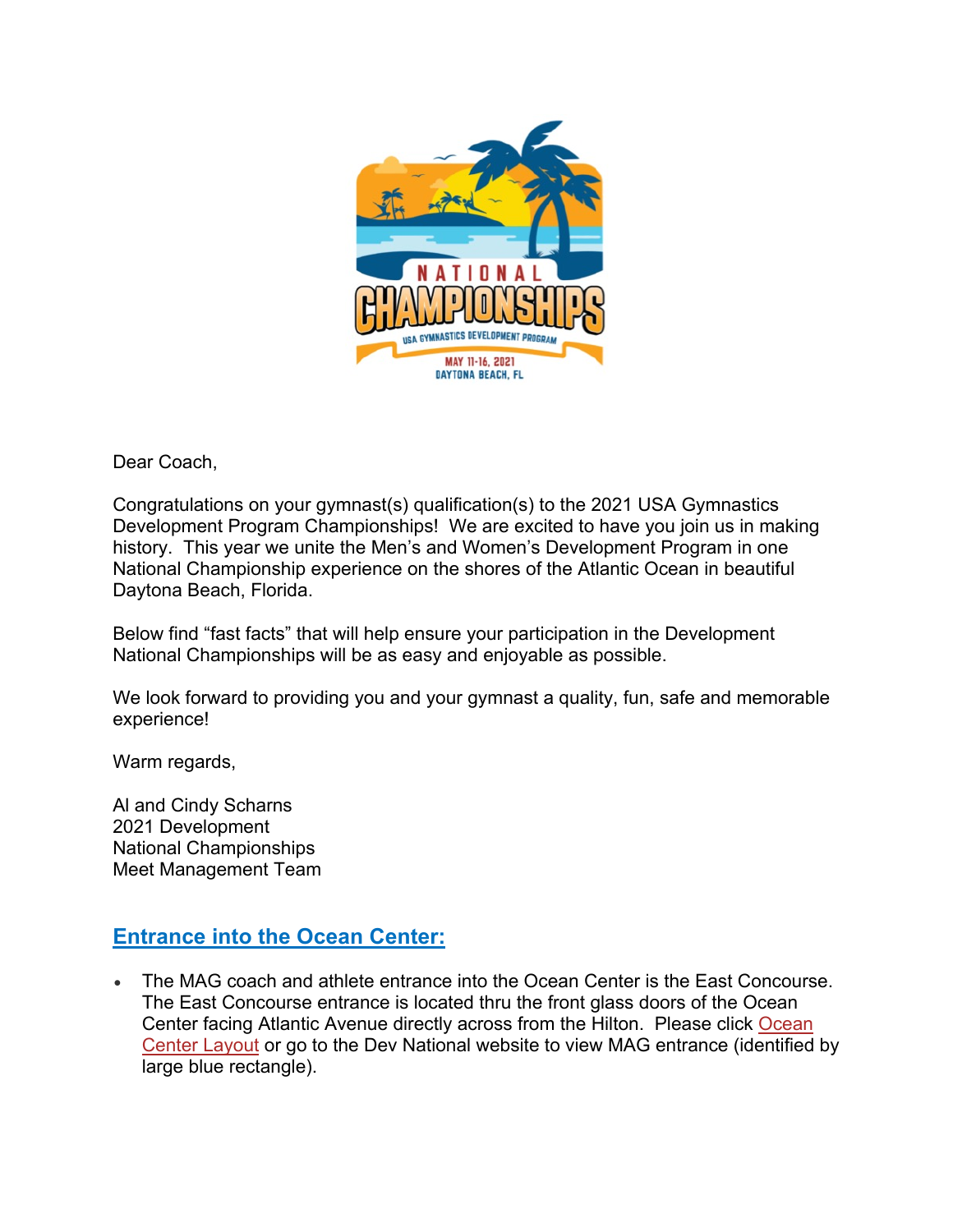You will gain access to the open training gym (gym #3), warm up gym (gym #2) and the competition gym (gym #1) through this entrance. This is also where you will check-in to pick up your coaches' packet, credentials and athletes' numbers as well as complete your daily QR code wellness check (see below).

Please Note:

- Parents will not be allowed to enter thru this entrance
- Credentials and face masks must be worn at all times.
- Per USA Gymnastics Sanction requirements, all coaches and athletes must have and properly wear a face covering for the duration of the event.
	- Participating gymnasts will be allowed to remove their mask for routine performance but must have the mask on when not performing gymnastics.
	- https://www.usagym.org/PDFs/About%20USA%20Gymnastics/covid/maskma ndate\_21stateregionchamps.pdf
- Daytona Beach is a mask mandated city.

### **Check-In Location and Times:**

Location - Ocean Center East Concourse

**Tuesday:** 4:30 to 8:00 – JE athletes and their coaches **only** check-in

### *All Athletes and Coaches:*

 **Wednesday**: 7:30 am to 6:30 pm  **Thursday:** 7:30 am to 8:00 pm  **Friday:** 7:30 am to 6:00 pm

### **Health & Wellness Screening and Temperature Check Station:**

#### **Everyone that is entering the Ocean Center will go through a Health and Wellness screening process each time they enter the building. This is simple, quick and easy!**

- You will simply scan the QR code on your phone and fill out the form.
	- $\circ$  Start the camera app on your mobile phone.
	- $\circ$  Hover the camera over the QR code and wait for the offer to open the site in your web browser which appears at the top of the screen.
	- $\circ$  Tap on the link to open it in the web browser.
	- o Fill in your name, phone number and Gym with which you are associated.
	- o Then answer the wellness questions and read the attendance agreement.
	- o Tap "Check In"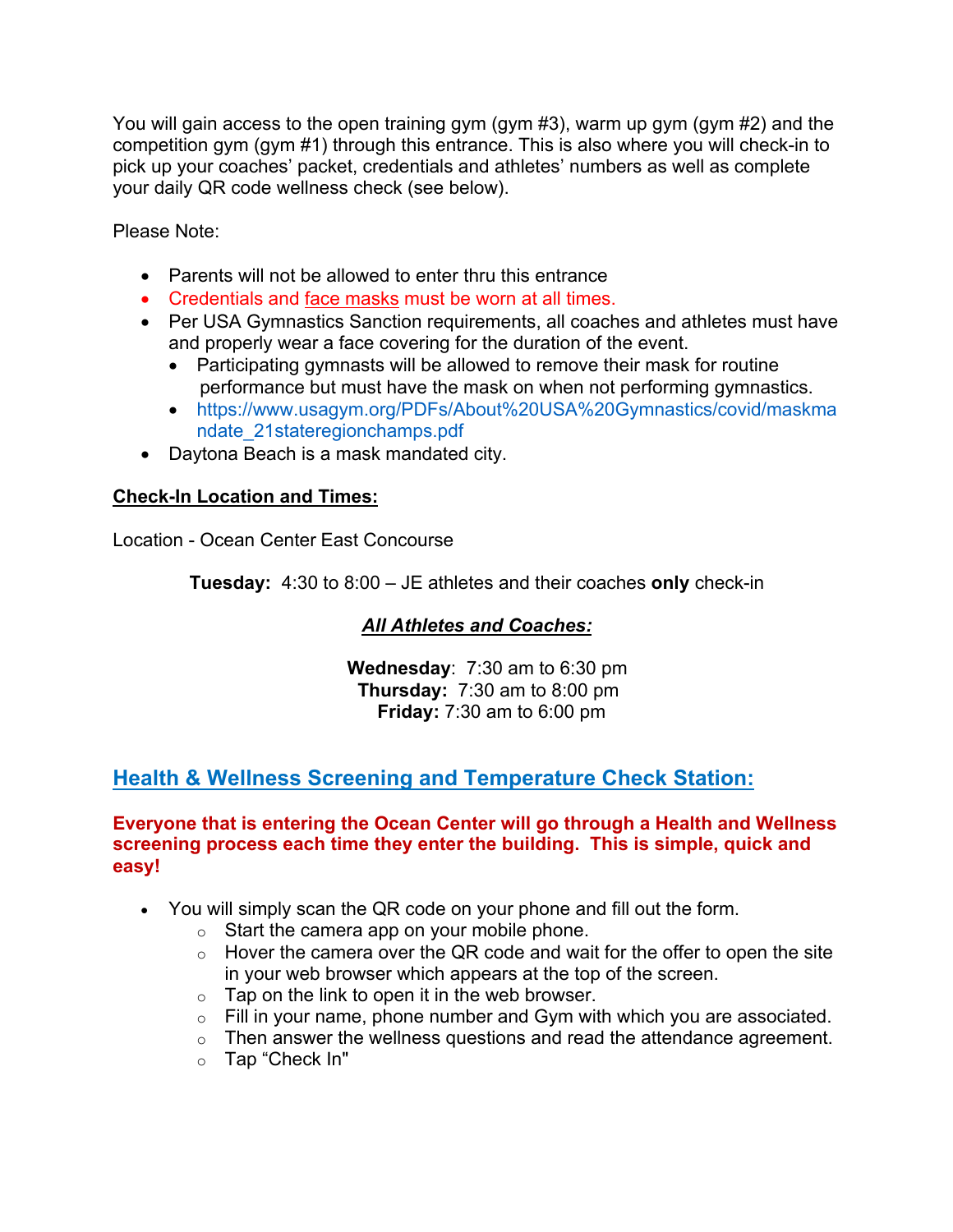- $\circ$  A success message in a box with a green header shows up. You will **show the green success box** at your temperature and check in point.
- $\circ$  The app will auto-fill your personal information each time after the initial upload. You will only need to answer the questions and then submit.
- o *Please Note:* Your athletes will need to QR code in on their phones each time they enter. Please make them aware.
- $\circ$  We will have I-pads available for those that do not have a phone.

The information on the questionnaire will be used to meet the contract tracing requirements, as well as to ensure the health and safety of everyone that is in attendance. If you are experiencing any of the following symptoms or are just not feeling well, we are asking that you please stay home.

| o Feverish            | o Chills                                | o Loss of taste or smell |
|-----------------------|-----------------------------------------|--------------------------|
| o Cough               | o Sore throat                           | o Headache               |
| o Shortness of breath | o Nausea or vomiting                    | o Diarrhea               |
|                       | o Muscle aches without recognized cause |                          |

#### **AGAIN, WE ASK THAT YOU PLEASE STAY HOME FOR THE HEALTH AND WELLNESS OF ALL IF YOU ARE EXPERIENCING ONE OR MORE OF THE SYMPTOMS LISTED ABOVE.**

## **Open Training Gym (gym #3):**

To ensure social distancing and the health and wellness of coaches and athletes. The open training gym is only available by reservation. At this time all time slots have filled (with the exception of the Saturday Level 10 training time sign up which will open on Friday evening). If you are interested in signing up for the wait list, please click here **Men's Dev Nationals Gym 3 Training Reservations** or go to the Dev National website under schedule and click the above link.

Upon arrival, you and your athletes will need to QR code (see above) & temperature and then check-in to verify you are on site and ready to go.

## **Regional Training Day:**

Scheduled by Regions **(Levels 9/10 JN & JE Athletes All Levels Only)** Time Schedule and Assignment: **Gym#1 & Gym#2 Only**

- $\bullet$  8:00-9:45 am Region 8
- 9:45-11:30 am Region 3
- $11:30-1:15$  am Region 5
- $1:15-3:00$  am  $-$  Region 7
- $3:00-5:00$  am Regions 2,4,6
- 5:00-7:00 am Regions 1/9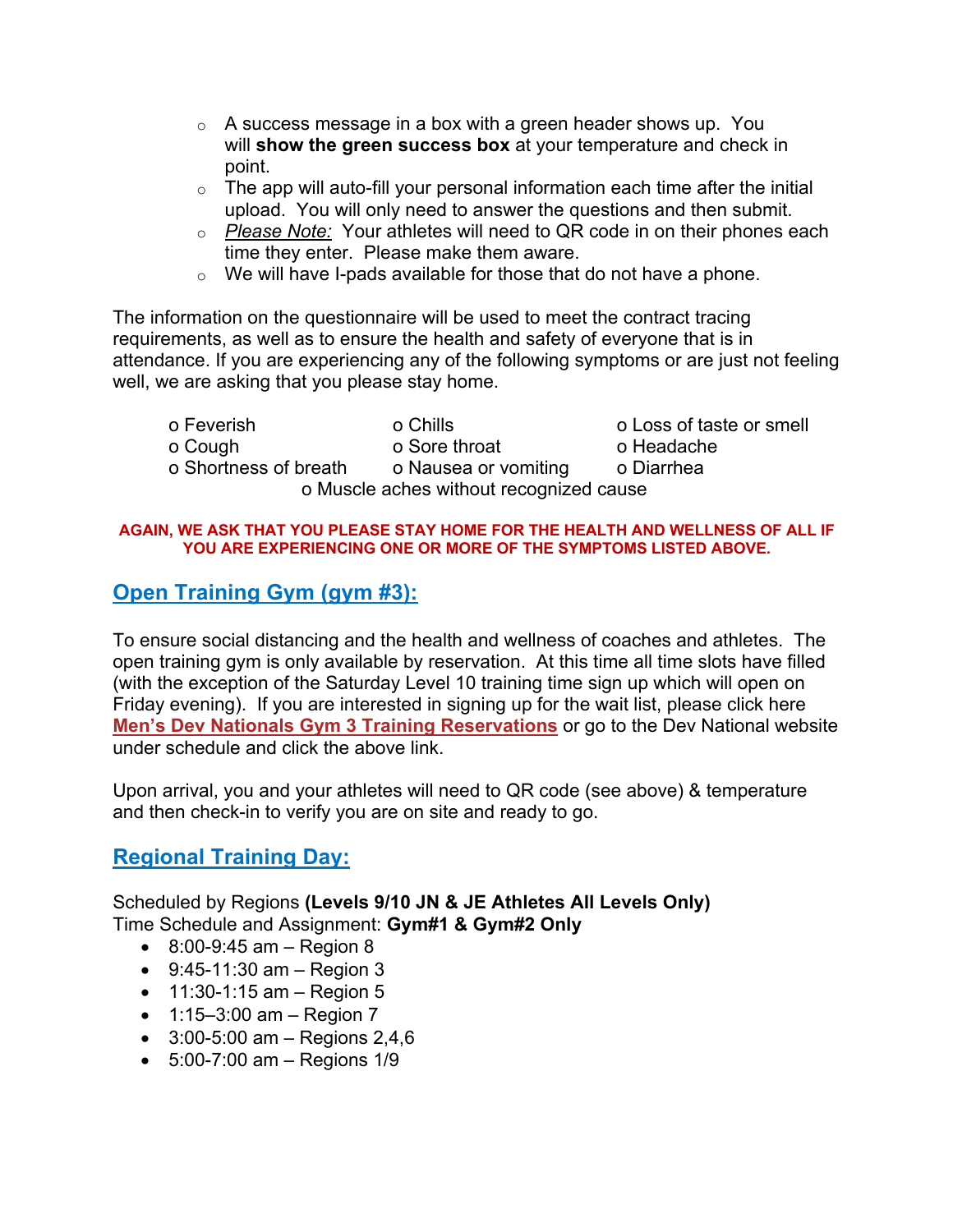# **COACHES TECHNICAL MEETING (mandatory):**

### **Lisa Mendel is inviting you to the 2021 Development Program National Championships Technical Meeting via a scheduled Zoom meeting.**

Topic: 2021 Development Program National Championships Technical Meeting Time: May 12, 2021 07:30 PM America/Indiana/Indianapolis

Join Zoom Meeting https://usagym.zoom.us/j/91025168086?pwd=SVNJOUg1bTZkR2g5LzMzUEdOOWM1 dz09

### **GymAct Competition:**

Please join us to watch Men's GymACT College Teams go head to head for the National title. Athletes and coaches enter for free with credentials!! Entry at West Concourse - spectator entrance.

> Doors Open at 6:00 Competition: 6:30

## **GK Apparel and Regional Apparel Pick up:**

GK will be on site in the East Concourse for athlete Regional Team apparel pick. We will work with Regional chairs to have Regional apparel for all by the main stage in the competitive gym on WEDNESDAY only. Please contact your regional chair for pick up times.

### **Hospitality:**

Unfortunately, due to these challenging times and COVID protocols we are unable to provide food/beverage for the coaches. We encourage you to have a personal water bottle on the floor, but no paper/plastic/Styrofoam coffee cups will be allowed on the competitive floor. Concessions will be available and are located in the West Concourse (see Ocean Center Layout).

Please note: There will be no water bottles fill stations. Please have your athletes fill their personal water bottle before arriving on site.

#### . **Professional attire for coaches:**

The following coach's professional attire is required at all competitive sessions, scheduled warm-up sessions and event training sessions.

1. Closed toe shoes, no sandals